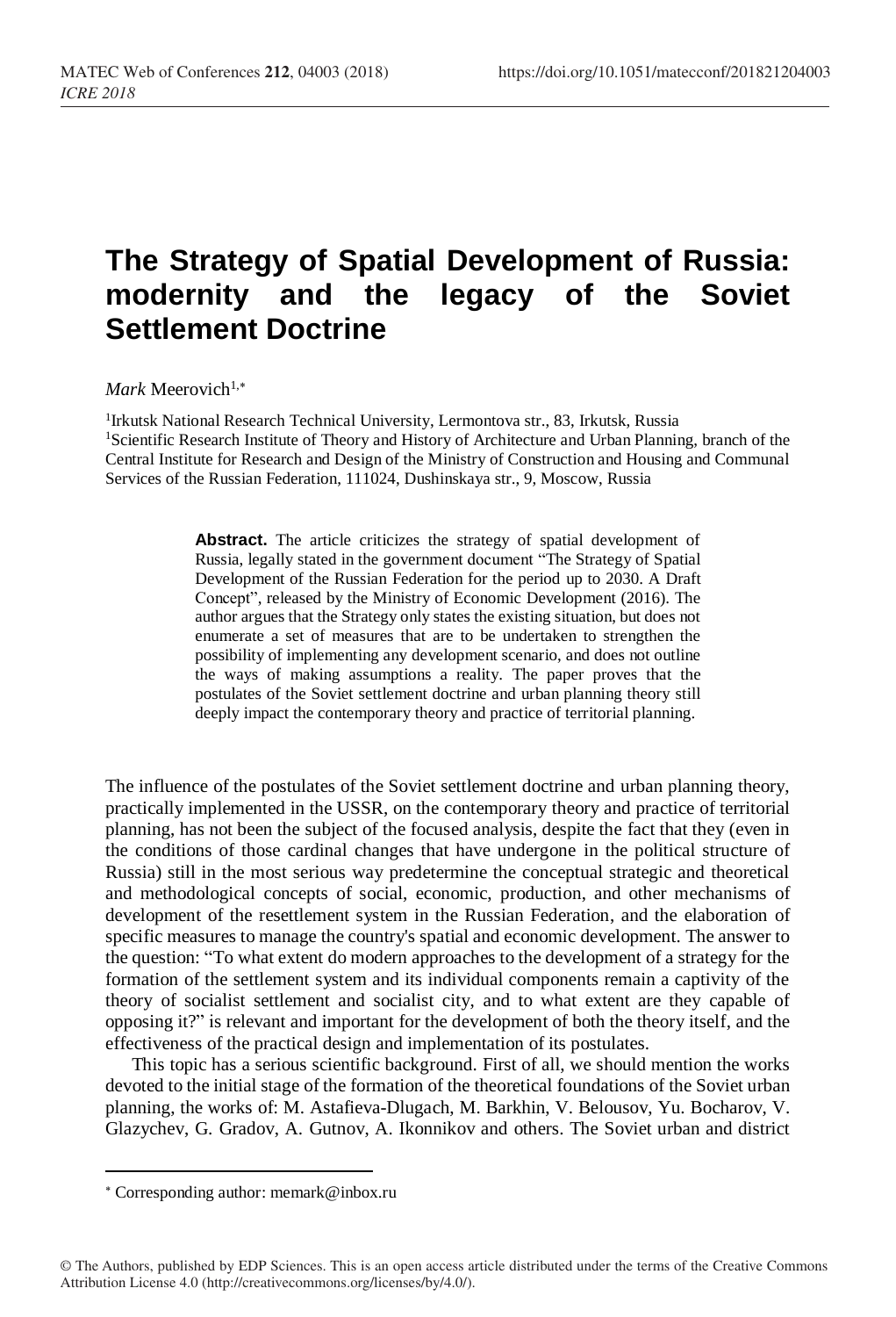planning of 1930s-1950s (before Khrushchev's reform) and of 1950s-1990s (before Perestroika) were comprehensively analyzed by V. Vladimirskii, V. Neimark, E. Leizerovich, E. Pertzik, G. Yusin, V. Lyubovnyi, Yu. Kosenkova, O. Orelskaia, S. Dukhanov, E. Konysheva, and G. Yakovleva. Fundamentals of urban planning design of the period of the 1970s-1980s are outlined in the educational and methodological literature authored by L.N. Avdotin, I.G. Lezhava, I.M. Smoliar, Z.N. Yargina, Ya.V. Kositskii, E.M. Mikulina and others. Changes in the planning doctrine from the quarter to the neighborhood approach in the period of the Khrushchev's reforms were analyzed in the works of N. Krainiaia, Yu. Kosenkova, and in collections of scientific materials [1]. Some aspects of the settlement theory and the practices of the Soviet period were studied by the specialists from the related fields of knowledge: L. Borodkin, N. Bugai, M. Verner, V. Zemskov, N. Gushchin, N. Ivnitskii, S. Krasilnikov, S. Maximov, N. Platunov, N. Simonov, L. Suvorova, etc. The urban policy of modern Russia and the features of the legislative regulation of modern urban planning are analyzed in the textbooks and monographs of A. Krashennikov. Methodological approaches to the study of the processes of formation and regulation of the agglomerations, related to the location of industry and inseparably connected with it, are described in the works of Yu. Bocharov, L. Vavakin, E. Veinberg, M. Vilner, V. Vladimirov, N. Vlasova, L. Gerzberg, P. Davidenko, V. Davydovich, A. Zholkov, V. Zuev, V. Koliasnikov, G. Lappo, I. Lezhava, V. Lyubovnyi, V. Pokshishevskyi, E. Pertsik, Ya. Silin, I. Smoliar, N. Naimark, G. Filvarov and many other contemporary scientists.

However, despite the abundance of works detailing the individual aspects of the topic considered in this paper, the elaboration of the strategy of Russia's spatial and economic development largely extends the postulates of the Soviet settlement doctrine.

In 2016, the Ministry of Economic Development of the Russian Federation developed a draft concept of the Strategy of spatial development of the Russian Federation for the period up to 2030 [2]. The analysis of this document makes it possible to reveal the extent to which the basic postulates of the Soviet urban planning theory, despite radical social and political changes that have undergone in Russia, are continuing influencing the current theoretical, and normative and methodological principles of designing the system of the country's spatial and economic development, and the view of the role and perspectives of the development of Russian cities and local settlement systems.

The strategy quite accurately lists the challenges posed by the current situation. The main one is an unprecedented centripetal vector, which in recent decades has been most visibly manifested at the federal level - in the form of a sharp increase in Moscow's economic role in all key indicators of economic development. Similar centripetal processes are also characteristic (albeit to a much lesser extent) for some constituent entities of the Russian Federation, where such an increase in the economic and political role of regional capitals and elites occurred [1]. The same process has also manifested itself in some municipalities that have large cities as their centers, which, under the conditions of the new market economy, happened to be successfully located on the key trade and transport routes and managed to use these advantages for their development.

The Program provides a fairly accurate analysis of not only the current state, but also of negative trends: a) demographic "desertification" of the country's territory; increase in the imbalance of the agglomeration spatial framework of the settlement system, and economic degradation of a significant part of the territory of Russia [1] (the population of the Center, South and North-West of Russia is increasing, while the Ural-Volga, Siberia, the Far East and especially the European North are losing the population [1]), which leads to increasing spatial and economic disproportion - the territorial squeezing of the economic space and the sliding of its "condensed" zone to the Center and the North-West, and to a substantial increase in the density of the economic activity on the limited territory of this macro-zone (5% of the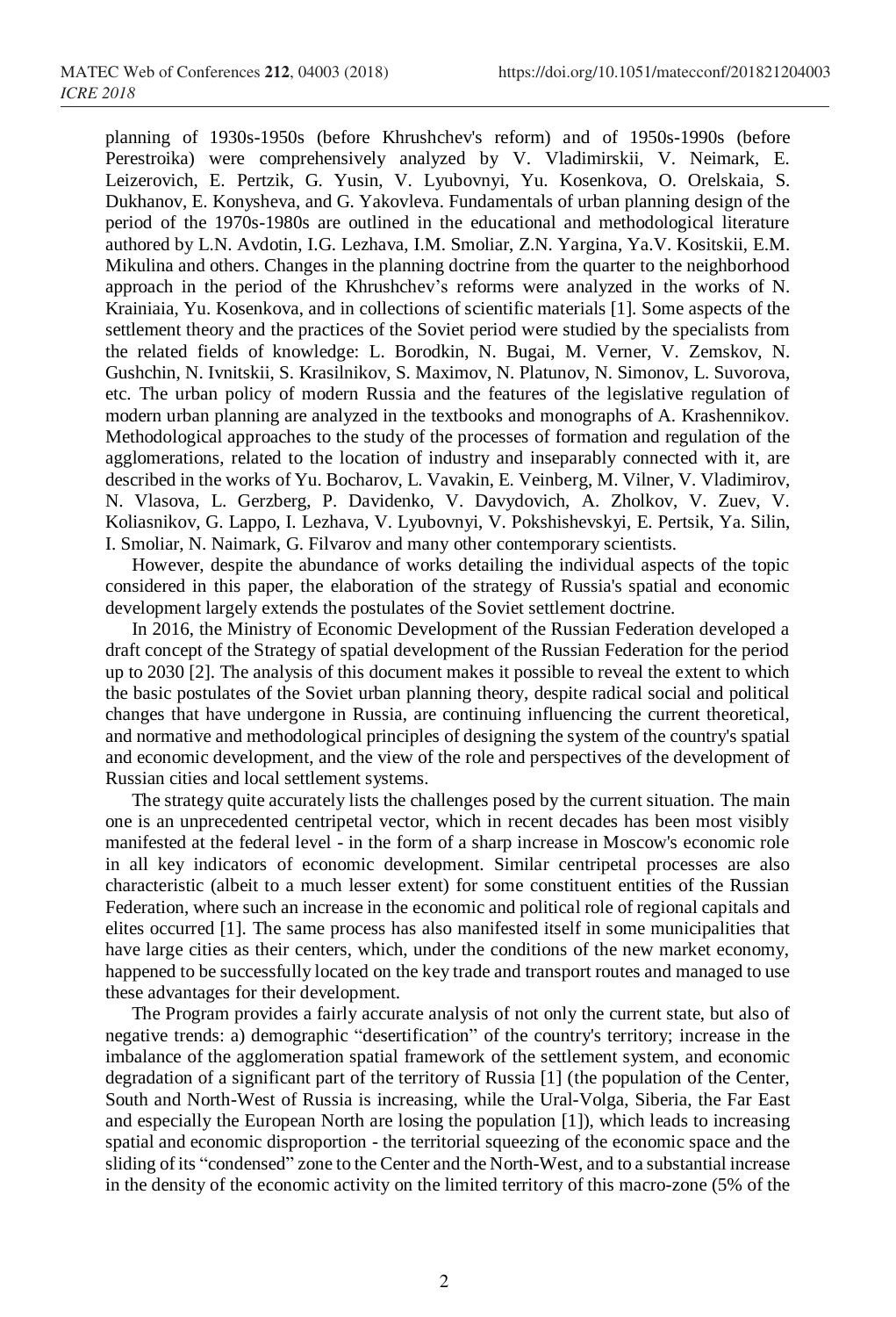total territory of the country, more than a third of the country's population, more than 42% of the gross regional product, about 37% of revenues to the budget system of the Russian Federation, and 32% of total investment) and as a result: b) compression of the previously developed space (both in rural areas and in industrial zones of large, medium and small cities), c) the decline in the operational load on a number of sections of the network of railways and highways, which is extremely unevenly developed [3], d) economic compression of the space of city centers (federal, regional and municipal levels), e) spatial expansion of large cities to rural areas, as well as spontaneous filling of urban "fabric" and interurban spaces with new construction [1]; f) unification of the existing Russian legislation in the sphere of spatial development – the monotony of norms and rules, excluding local specificity and, as a result, its complete absence in the design (this aggravates the gap between Russian city centers and periphery, as it hinders the initiatives of local communities "from below", depriving both local authorities and business of opportunities for creative, innovative formation of the design options that are optimal and precisely selected specifically for local conditions) [1]; g) insufficiency of resources generated on the territories of the majority of constituent entities of the Federation for self-development [1]. (The macro-zone of the Center and the North-West of Russia includes all the constituent entities of the Russian Federation that form part of the Central Federal District, as well as a number of subjects of the Russian Federation belonging to the North-West Federal District (Kaliningrad, Leningrad, Novgorod, Pskov regions, and St. Petersburg)).

However, nothing fundamentally new has been proposed as a strategic way out of this situation, in comparison with the Soviet doctrine that was formed in the framework of the first (Stalin's) industrialization program, namely: a) the formation of new resource production zones; b) the placement of "socialist industry" in the areas of territorial development, indicated in the first five-year plans; c) development of the military-industrial complex; and d) the formation of transport infrastructure.

Soviet industrialization was based on the planned creation of the concentration points of production and the population tied to them, evenly distributed throughout the country, in order to smooth out the imbalance in the extremely unequal density of the population, and respective unequal economic development. Urbanization, within the framework of such a model, ensured the formation of a network of industrial-settlement-energy nuclei of new resettlement. The urban planning measures were based on reducing to minimum the uncontrolled movements of the able-bodied population throughout the country, which was achieved by its linking to the places of work with a complex of nationwide state measures, such as registration, distribution of the minimum living standards attached to the workplace, legislative prohibitions of unauthorized dismissal, etc., that is, by the specially formed labormobilization and military-mobilization organization of the Soviet society [4, 5]. The natural migrations that broke this "planned-coercive" urbanization, were de facto prohibited [6], and the need for labor resources at the construction sites of new plants was provided with artificial measures for the movement of labor force [7, 8].

The "Strategy of Spatial Development of the Russian Federation" does not contain any indication on any nationwide measures that should be taken today to increase the attractiveness of life in the rural areas or small settlements, in conditions when measures of prohibition or restrictions on natural migrations are not applicable, and on which means of the state protectionism should be used to increase motivation of the population to stay in the places with unfavorable climatic factors.

In the orientation of Stalin's urbanization to the formation of a network of new mediumsized cities (with their planned conversion into large ones), the existing small towns unwittingly found themselves in conditions of not only losing their status as local administrative and management centers, but also in a situation of the outflow of population,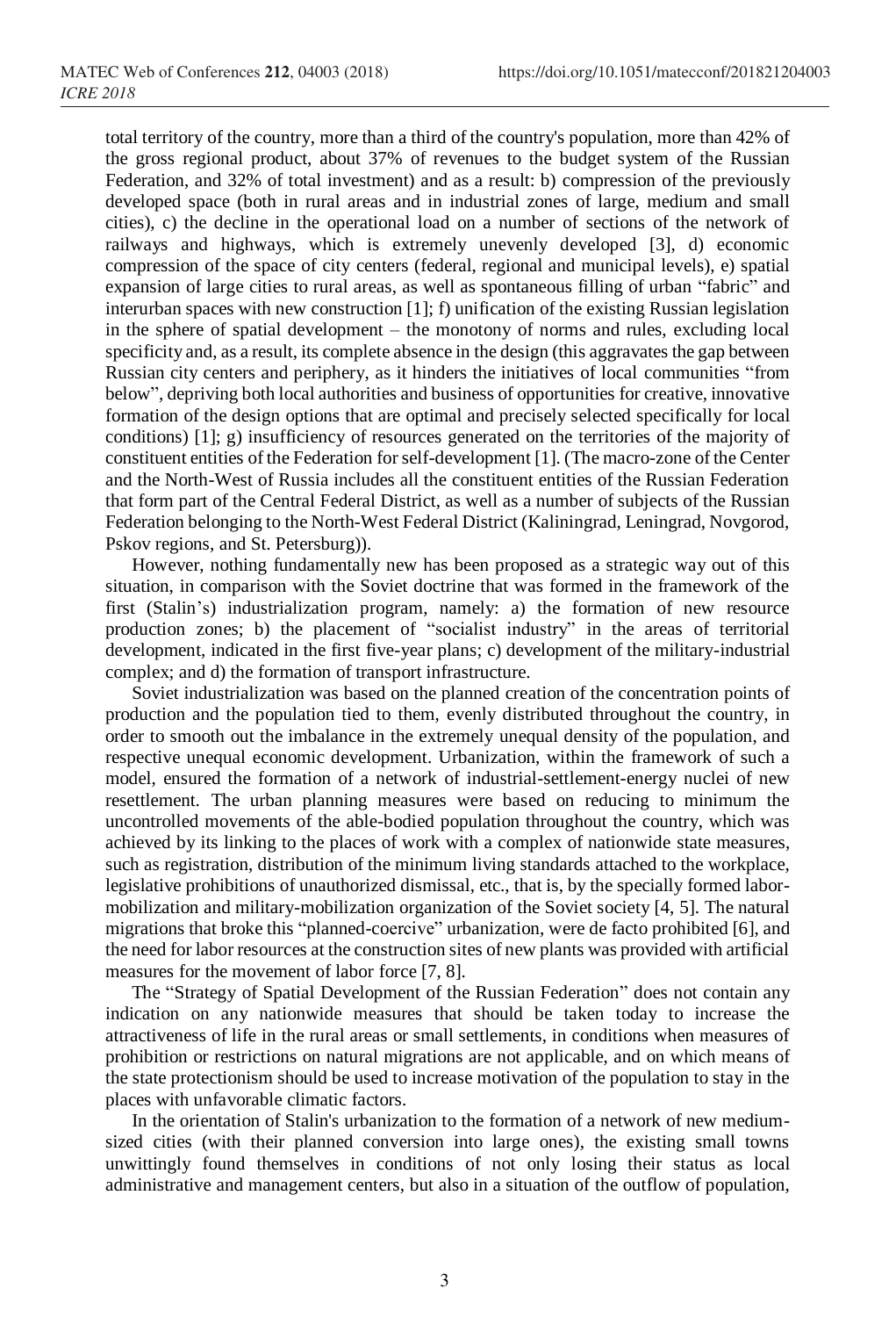as they were sources of relatively skilled proletariat, artificially moved to the construction sites of the five-year plans. To overcome this negative tendency and to preserve this kind of settlements as one of the basic foundations of the Soviet resettlement doctrine, a decision was made in the USSR at the nationwide level to maintain the production potential of historic settlements. This was due to the fact that the industrial enterprises that existed in these places were included in the industrialization program, being modernized and reoriented for militarydefense purposes, and by erecting new civil-military production facilities in these cities. In addition, the viability of historical settlements was maintained as a result of administrative measures to merge, both territorially, and administratively, several workers' settlements together, or to include them in the zone of influence of a new large industrial city. That, despite the nationwide strategy of extracting labor resources from the villages (the collectivization program) and from the existing small populated areas (artificial migrations) to fill the workforce of the industrial construction sites, a system of measures to support the traditional settlement layer was implemented. We have to note that in fact, the development of the New General Scheme of Settlement on the Territory of the RSFSR in the 1970s and 1980s, relying on the doctrine of formation of the group systems of populated areas (B. Horev, G. Lappo, etc.) was based on the same methodological principles. And the General scheme of settlement on the territory of the Russian Federation that was developed by Giprogor in 1993-1994, was also de facto based on this methodology. The General Scheme formed a structure of closely interconnected urban and rural settlements of various sizes and different economic profiles, the functional stability of which was provided by the developed territorial production links, general engineering infrastructure, and the unified network of public centers of social services and recreation.

The Strategy of the spatial and economic development of Russia up to 2030, fixing the tendency of the constant shift of the population of the country from the east to the west and from the north to the south typical for the last decades, and pointing out the depopulation of some fragments of the territory caused by natural migrations, offers no system of countermeasures, and no conceptual approaches to resuscitation of historical small settlements. There are no any proposals for stabilizing the viability of small towns, including single-industry towns that emerged during the first and second waves of industrialization, which today are also catastrophically losing their labor resources.

The concept of strategic development of modern Russia, in full accordance with the concept of the Soviet period, suggests: 1) the development of the existing and the deployment of new resource extraction zones with the aim of "activating ... the sale of fuel, energy and other raw materials on the global market". The direction of "development connected with the export of raw materials, especially fuel and energy sources, up to 2030, is fixed in a number of sectoral strategic documents and international agreements", which will inevitably determine the development of the regions of traditional production, as well as the growth and infrastructure development of new mining regions [1], that, we have to note, consolidates and strengthens the "resource" economy, and not the "innovative" one; 2) the development of the military-industrial complex with the hope that the regions, in which military enterprises are located, "in the future would be able to become centers for the generation and implementation of innovations"  $[1]$ ; 3) "the realization of the transport and transit potential"  $[1]$ , that, unlike the Soviet period, not so much focused to meet the country's own needs, but to the transportation of the third-party goods - transit cargo (we will note that, in this case, "the development will receive large transport centers and port regions on the south, west and east of the country connected with servicing of the export goods"[1], rather than a finely dispersed network of transport communications, capable of linking settlements of all scales, functions and levels). The only difference is that instead of placing a new industry in the new areas of territorial development, it is proposed: 4) to strengthen "international cooperation and the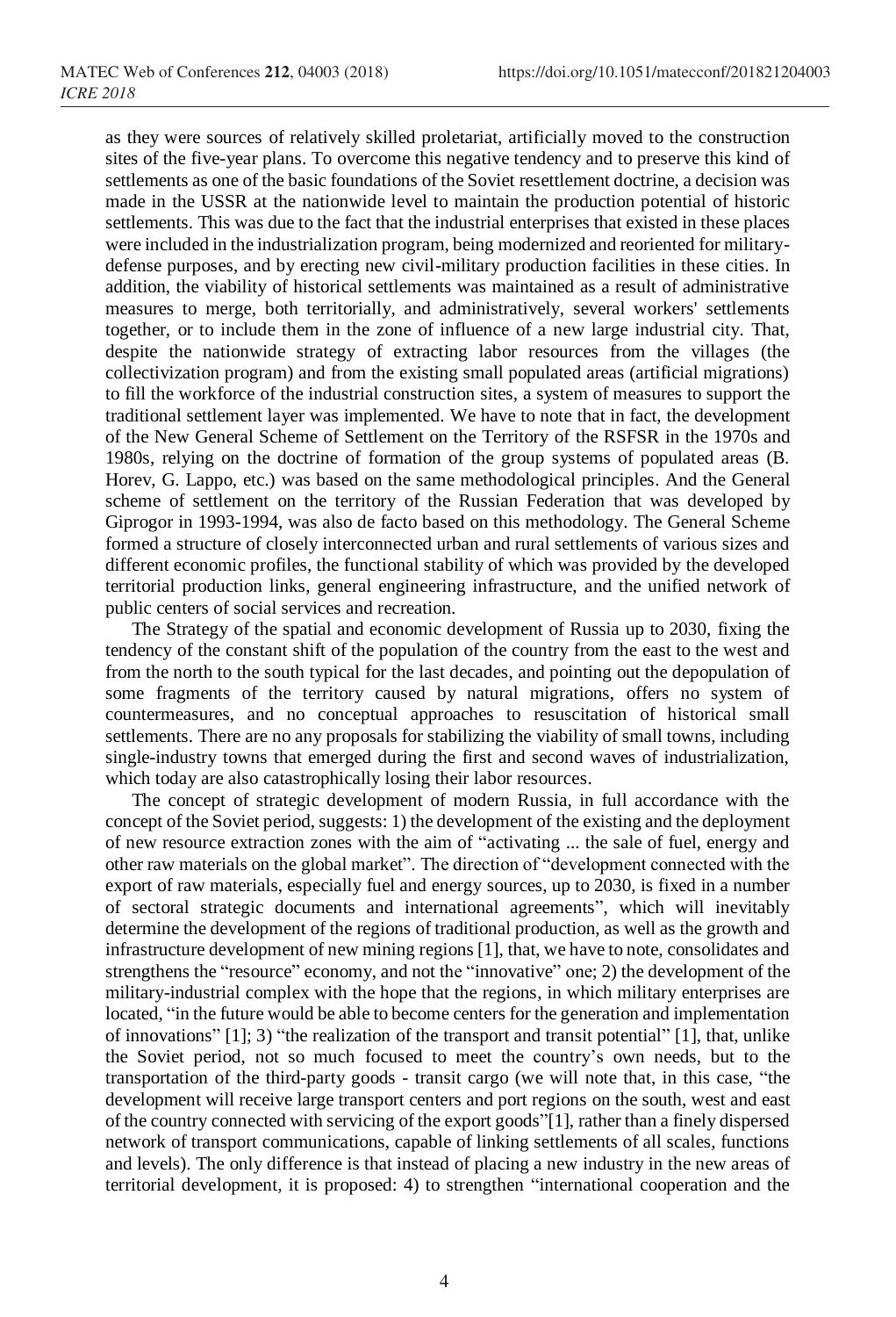development of integration processes in the Eurasian space" [1] (that, as a result of a more dense inclusion in the global division of labor, weakens the independence and selfsufficiency of the development potential of the country).

In the proposed Strategy, the principles (factors) for placing new production are, in fact, the same as in the Soviet period: a) raw materials, b) labor resources, c) marketable resources, d) transport, and e) energy. The only difference is that in the period of Stalin's industrialization and its second wave – the Khrushchev's one, all these factors (except for the raw materials) were created artificially – the energy hubs were built on empty places in the development zones, transport communications also came there, and labor resources moved to the developing territories in various ways and were assigned to permanent residence, etc. [1]. This is why the Strategy says today that "the vast space of the country has become a catalyst for its development in the Soviet era" [1]. But, alas, the Strategy still does not answer the question: due to what reasons, these advantages, historically created in the Soviet period, in contemporary Russia became "a brake and a burden of the economic development ..." [1]. It also remains unclear why the Strategy is not able to offer concrete ways to eradicate these causes and overcome the consequences.

With regard to the location of "the new types of industry (based on biotechnologies, modern electronic industry, knowledge-intensive business services, etc.)" and new activities, it is propagandistically proclaimed that in their deployment they will be guided "by new factors related to innovation, knowledge flows, entrepreneurial energy, venture capital, personnel qualification"[1]. But in the Strategy, these sonorous terms are not backed by any means of achievement - specific legislative, economic, managerial, etc. measures or a system of specific actions - that means that they will remain only "correct formulations", which will continue to be implemented based on: a) raw materials, b) labor resources, c) marketable, d) transport, e) energy, etc. traditional factors. Specifically, inter alia, this is why that, unlike "intellectual types of economic activity", which mainly function in the Internet space and are "transported" through computer networks, for the modern high-tech industries, the key factors in the placement of the production facilities are still the factors of availability of: 1) natural resources, 2) transport connectivity, 3) cheap energy, 4) sales markets, and 5) concentrated skilled labor resources.

The Strategy states that the contemporary system of resettlement on the territory of the Russian Federation is formed by the settlement systems of six major hierarchical levels, including: the first level - settlements and urban districts, within which there are several settlements; second level - municipal districts with several settlements; third level - interdistrict settlement systems (urbanized territories), including agglomerations formed within the boundaries of one constituent entity of the Russian Federation; the fourth level - regional settlement systems, formed within the boundaries of constituent entity of the Russian Federation; the fifth level - interregional settlement systems within the boundaries of the constituent entities of the Russian Federation (krai, oblast), in which autonomous territories are formed, as well as interregional settlement systems within the boundaries of two or more constituent entities of the Russian Federation; the sixth level is the system of resettlement of the nationwide level, the list of which includes: Moscow, St. Petersburg, Sevastopol, Rostovon-Don, Stavropol, Nizhny Novgorod, Ekaterinburg, Novosibirsk, Khabarovsk, Voronezh, Krasnodar, Volgograd, Kazan, Ufa, Samara, Perm, Chelyabinsk, Omsk, Krasnoyarsk, Irkutsk, and Vladivostok [1].

The system of resettlement is understood as the aggregate of cities, settlements, rural settlements of different size and functional type located on the territory (on a part of the territory) of the Russian Federation, united with system-forming social and economic links, transport and other communication networks [1].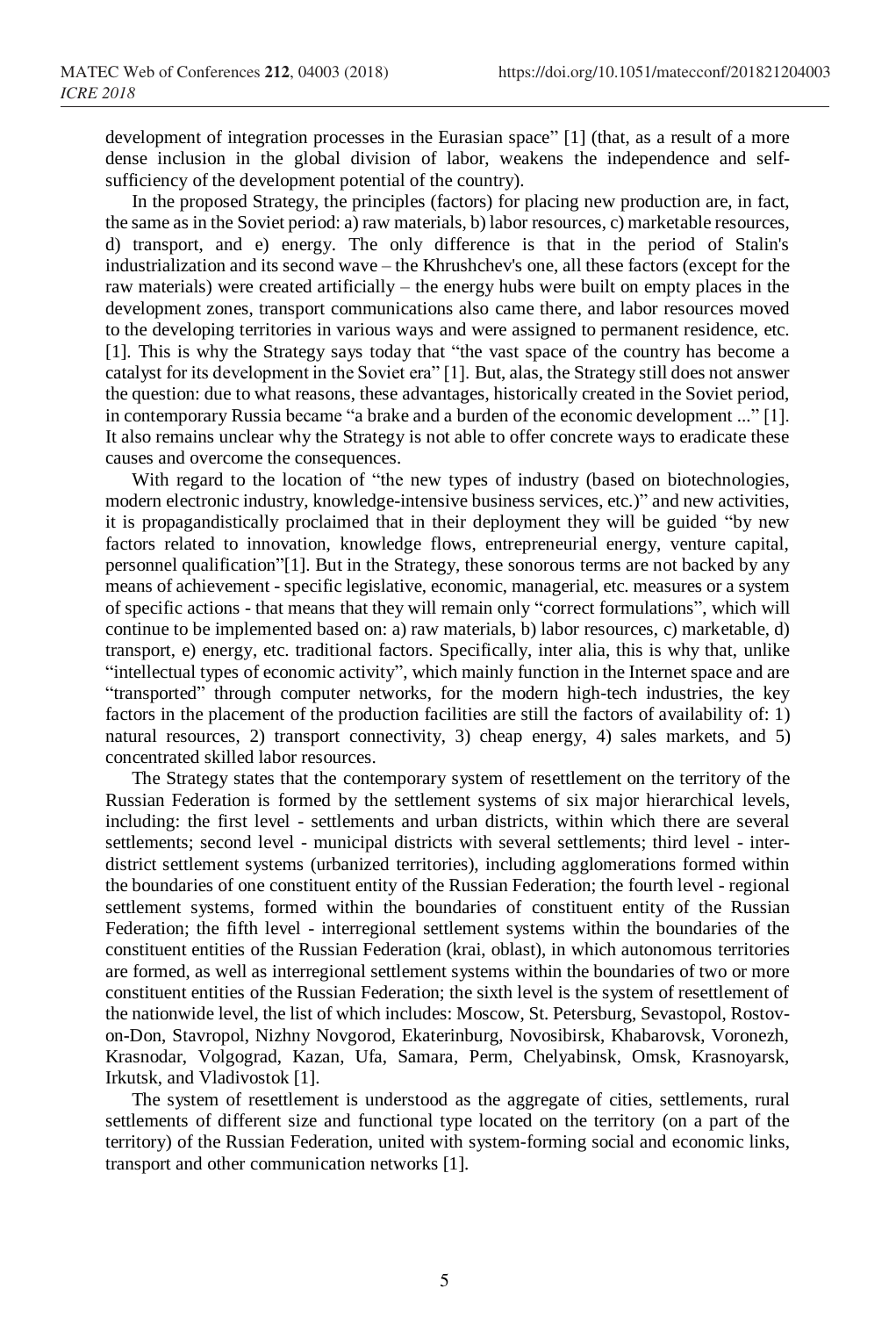The urbanized region is an urbanized territory, the spatial framework of which is formed by the compact groups of neighboring agglomerations and the transport communications of federal and interregional significance that connect them. The indicative parameters of the urbanized region are the following: the total population of agglomerations is 2.5 and more million people, the number of agglomerations is 3 or more, including 1 agglomeration with a population of more than 500 thousand people, the distance between the centers of neighboring agglomerations is not more than 200 km, the distance between the centers of the most faraway from each other agglomerations is not more than 500 km. Territories that correspond to the concept of the urbanized region can be identified in the Central, Southern, Volga, Ural and Siberian federal districts. They occupy more than 5% of the territory of Russia and more than 14% of the main settlement area, the total population of the urbanized regions can be estimated as 63 million people. They comprise almost half of all agglomerations with a total population of more than 54 million people, including 12 of 20 cities belonging to the upper sixth level of the hierarchy of the settlement systems on the territory of the Russian Federation [1].

The agglomeration is an urbanized area, which is a settlement system, consisting of a city that is not part of another agglomeration - a center of the agglomeration with a population of typically 100 or more thousand people and the external (suburban) zone with a population of 10,000 or more people, which boundaries are determined by regular and intensive labor, production, administrative and business, trade, transport, logistics, recreational and other connections of the city center and the populated areas of the outer zone. The actual agglomeration boundaries (not tied to the administrative ones) as a rule correspond to the isochrone of 1.5 to 2.0 hours of transport accessibility to the center city [1].

The strategy fixes the fact that currently on the territory of Russia, there are 124 agglomerations that have formed or are being formed with a total population of about 85 million people (58% of the total population of the country), occupying a total area of about 670 thousand sq. km. (less than 4% of the entire territory of Russia or about 11% of the territory belonging to the main strip of settlement). In these 124 agglomerations, the agglomerations of four levels are distinguished, depending on the population that includes: 17 agglomerations with a population of more than 1 million people each (more than 44 million people in total); 28 agglomerations with a population of 500 to 999 thousand people (a total of 19 million people); 45 agglomerations with a population of 250 to 499 thousand people each (more than 15 million people in total); 34 agglomerations with a population of 100 to 249 thousand people (a total is almost 6 million people). This network of agglomerations is extremely uneven and heterogeneous in the territorial aspect. Thus, in the European part of Russia (Central, North-Western, Southern, North-Caucasian and Volga Federal Districts, which together account for 23% of the country's territory), there are 87 agglomerations with a total population of almost 65 million people (44% of the total population of Russia). In turn, in the Asian part of Russia (the Ural, Siberian and Far Eastern Federal Districts, which account for 77% of the country's territory), 37 agglomerations with a total population of about 20 million people are located (14% of the total population of Russia, but more than half of the total population of the Asian part of the country).

The strategy is strong in its prognostic content. It confidently points out the emergence of "innovative valleys, industrial parks, special economic zones, etc." within the settlement period [1]. It suggests that: 1) the scale and rate of concentration of the population in the urbanized areas will increase - the total number of agglomerations will be reduced to 100- 115, while the structure of their network will change significantly [1]. In another scenario, which is also described in the Strategy, there may be "an accelerated development of 15-20 agglomerations ... and the creation of support and base development centers for strategically important regions connecting their centers with multimodal transport and logistical systems"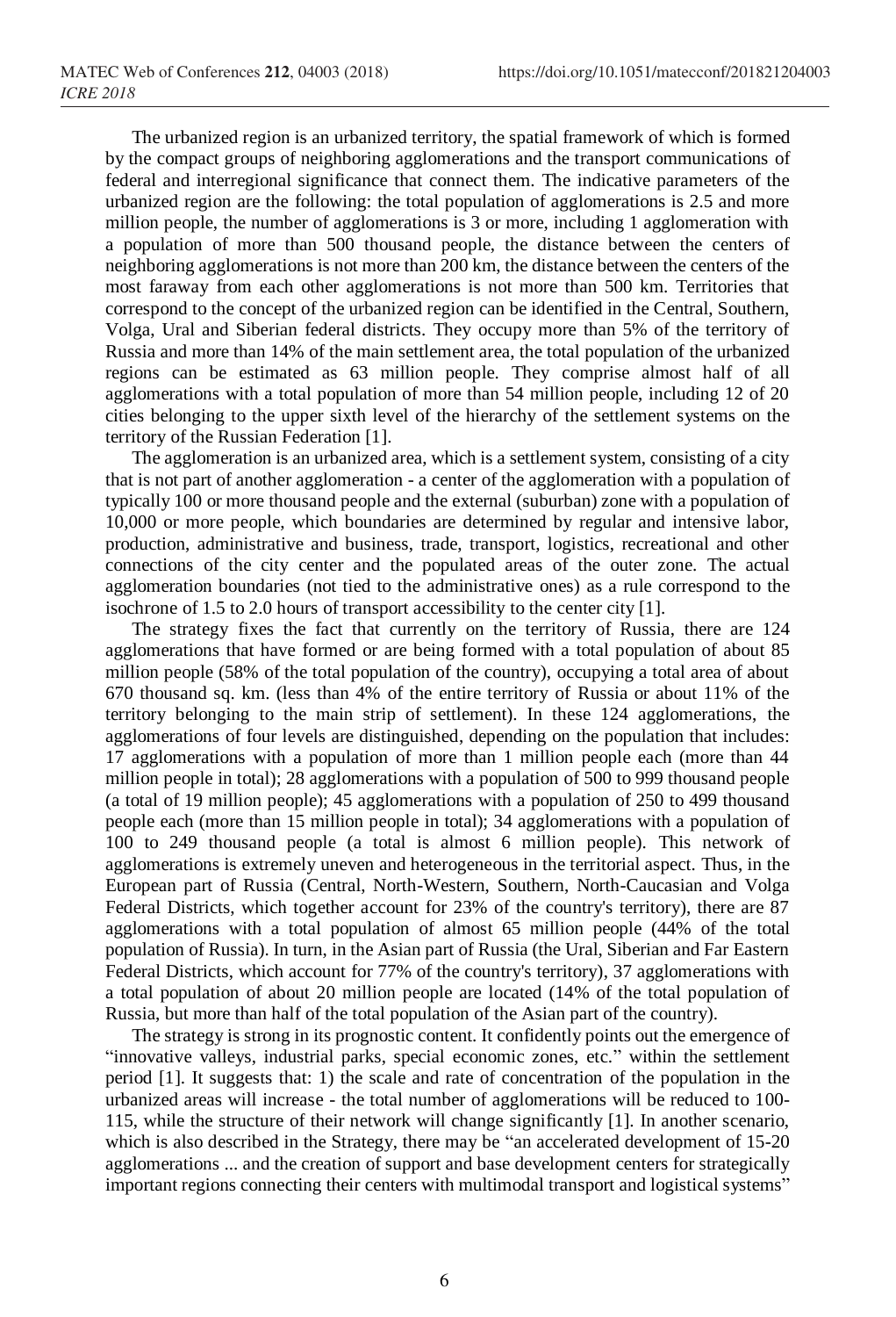[1]. And, probably, there will be "elimination of intra-regional center-periphery gaps" and liquidation of inter-regional disproportions" [1]. One of the scenarios, called "The Scenario of the polarized growth", is considered in the Strategy as the basis for the development of the country, since it is based on the allocation of certain regions as "the growth locomotives" (this approach is described in detail in "The Concept of the Strategy of Socio-Economic Development of the Regions of the Russian Federation" developed by the Ministry of Regional Development of Russia ten years ago, in 2005). The constituent entities of the Federation (the Khanty-Mansiysk Autonomous Okrug-Yugra, the Krasnodar Territory, the Republic of Tatarstan, the Sverdlovsk Region, the Yamal-Nenets Autonomous District, the Krasnoyarsk Territory, the Republic of Bashkortostan, etc., which in 2014 amounted for aggregate 51.6% of the total GRP), and urban agglomerations, as well as cities (Moscow and St. Petersburg) can be such "locomotives" [1].

However, at the same time, the Strategy only states the existing situation, but does not list a set of measures that must be applied to strengthen the realistic implementation of this scenario (or any other, that is not so clearly manifested, but is seen as the most preferable to achieve the desired future), and does not outlines the ways by which the assumptions can be converted into reality. Considering the options of further development of the situation, and models and scenarios, the Strategy does not provide answers to the questions about the measures by which it is possible to overcome the mentioned negative trends and through which it is possible to purposefully influence the situation, to achieve concrete results that is a priority from the point of view of the country's spatial and economic development. It does not say what conditions must be created in order to stimulate appearing these "innovative valleys, self-sufficient and cost-effective industrial parks and special zones".

In the Soviet epoch, in the conditions of centralized planning and state regulation of the economy, the spatial organization of various spheres of social and economic development and the structure of the territorial management logically coincided: spatial forms of economic development were purposefully combined with administrative boundaries [1]. In the event of the formation of new economic regions due to the emergence of new branches of the economy, existing administrative boundaries were reshaped accordingly (for example, Ivanovo and Kemerovo oblasts, which were carved out of former provinces and regions, emerged in connection with the formation of the integral regions, respectively, of the textile and coal industries). The strategy of the Ministry of Regional Development raises the issue of the need to abolish the rigid linking of the political and administrative structure and the management of the economy [1], of the need to revise approaches to the territorial organization of managing the country's socio-economic development, even addressing the existence of foreign experience of "flexible changes in agglomeration boundaries", depending on the change in the population and the "density" of economic processes. However, it does not mention any concrete measures to achieve this, except for proposals referring to the formation of new "administrative structures for coordinating socio-economic development (project administrations) on the territory of several constituent entities of the Russian Federation or several municipal entities within the same constituent entity of the Federation" [1], that is, the creation of additional administrative bodies with a completely unclear legislative status and rights.

It should be noted that the postulates of the Soviet settlement doctrine and the urban planning theory still impact the contemporary theory and practice of territorial planning. The cardinal difference between the approach to territorial planning and the management of the spatial and economic development of the Soviet period from today is only in the fact that today, the management of territorial development is based on the knowledge systems formed in various separate professional subject areas not closely connected with each other, such as economics, management, statistics, transport, etc. The idea of the situation in the cities and